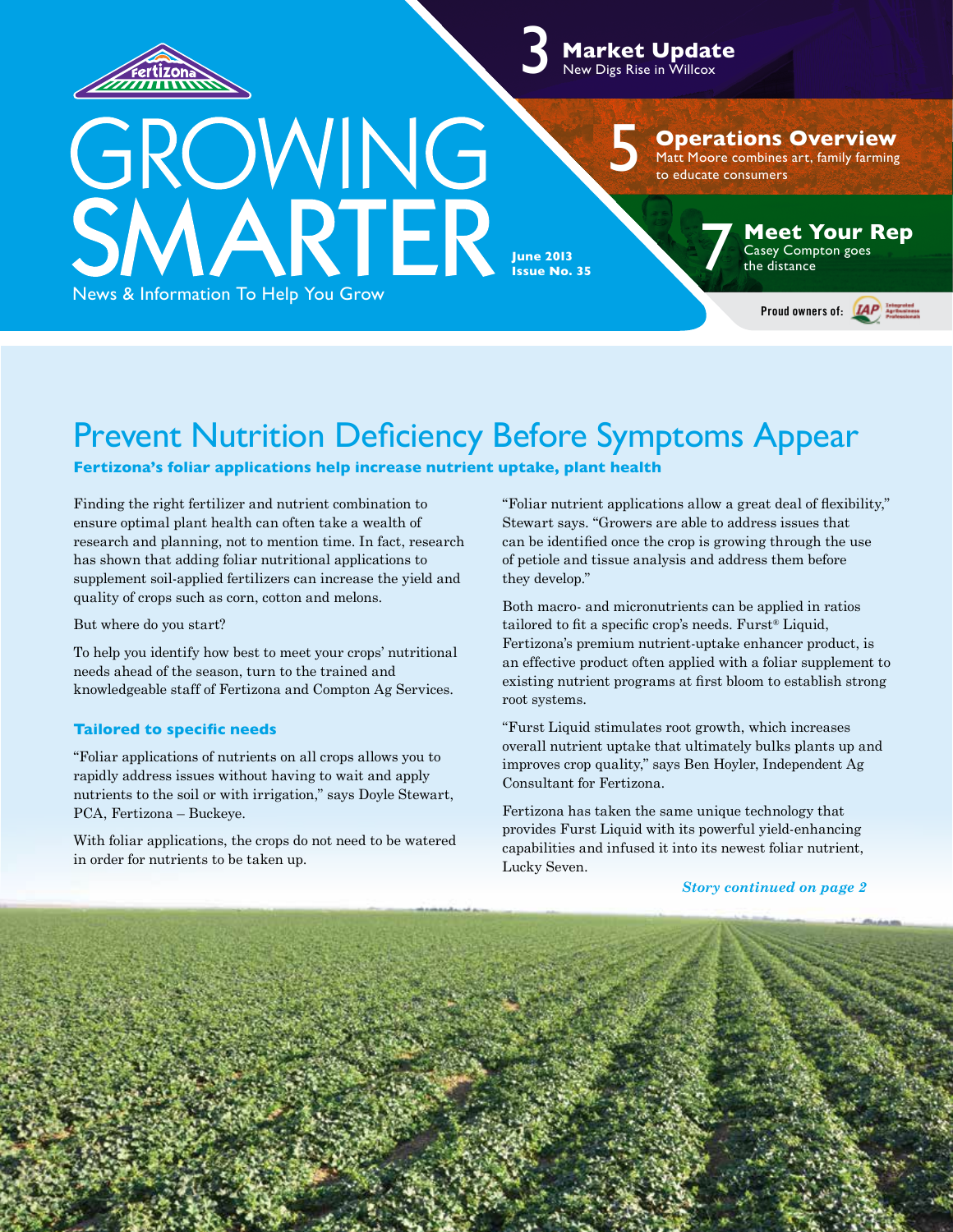#### **2 Compton's Corner**



Every year, it seems like I hear about a new crop threat popping up in the Southwest. Recently, we've seen pests like

the brown stink bug, Bagrada bug and the Asian citrus psyllid cause problems for Southwestern growers. In Growing Smarter #34, we wrote about pigweed (Palmer amaranth) and its growing resistance to glyphosate-based herbicides as a serious worry for Arizona cotton growers.

Then throw in concerns about tight water supplies, potential fertilizer regulations and rising production costs – all while trying to increase yields to provide for a growing population. Put it all together, and growers can face a difficult juggling act.

Managing these threats takes a mix of deep knowledge about crop protection and broad experience applying a variety of solutions that produce results. Fertizona and Compton Ag's PCA team brings those qualities to the table; in fact, their years – and in more than a few cases, decades – of knowledge and know-how in our region will help you choose the best resources to solve your crop-protection issues.

At Fertizona, we know that you have many options for where to spend your hard-earned dollars for crop protection, seed, fertilizer and other production needs. We will continue to use our team's experience and strong relationships with our suppliers to help you respond effectively to crop threats, old and new, while keeping an eye on your bottom line.

That's what makes me so proud about our outstanding, experienced PCA team.

– Jim Compton President, Fertizona and Compton Ag Services

# *Story continued from page* **Prevent Nutrition Deficiency Before Symptoms Appear**



#### **Attain phenomenal results in extreme conditions**

During the past cotton season, Red Mule Farms near Texas Hill, Ariz., used Fertizona's Lucky Seven (7-0-7+7 Ca with Furst) as a foliar application at first bloom and mid-bloom.

"Even with the extreme heat conditions and heavy stink bug problems, Red Mule Farms experienced phenomenal results despite the circumstances and were still able to produce more than four and a half bales of cotton," says Scott McKenna, PCA, Fertizona – Yuma.

Added to an existing fertilizer program, Lucky Seven is formulated to prevent plant nutrient deficiency before the first symptoms appear. Lucky Seven is powered by Furst® Technology and contains 7 percent nitrogen, soluble potash and calcium, which are absorbed through the forage of plants and vegetables in foliar applications.

Each element is important for highquality, extended shelf life in fruits and vegetables and to produce maximum

yields and quality in virtually all crops. The nitrogen component increases stress tolerance due to climate conditions, moisture problems and susceptibility to pests or disease.

"I have personally used this product in cotton during the peak growing season from mid-June through September,"

says Stewart. "This product yields great results when used at the height of fruit set, when our summer temperatures are at their highest and humidity is elevated, which puts the cotton plants under a lot of stress."

An application of Lucky Seven is proven to supplement crops' nutritional needs for nitrogen, calcium and potassium. It's commonly applied on small grains, a variety of row crops and forages throughout the growing season, and it's increasingly being used on citrus and melons.

"We are always finding new ways to help our growers become more efficient and help them save on costs," Hoyler says. "Micronutrients are just as important as macronutrients when it comes to plant health. Before mixing products you should consult with your Fertizona representative."

*For more information about the right foliar supplement for your crops, contact your local Fertizona or Compton Ag Services location today.*

# Numerous Benefits with Lucky Seven 7-0-7+7 Ca Foliar Nutrient with Furst

- **Enhances nutrient efficiency**
- Aids pest and disease resistance
- **Promotes well-balanced fruit and plant growth** and development
- **Helps plants recover from temporary stress**
- **Prevents blossom-end rot in tomatoes and fruits**
- **Prevents tipburn in lettuce and cabbage**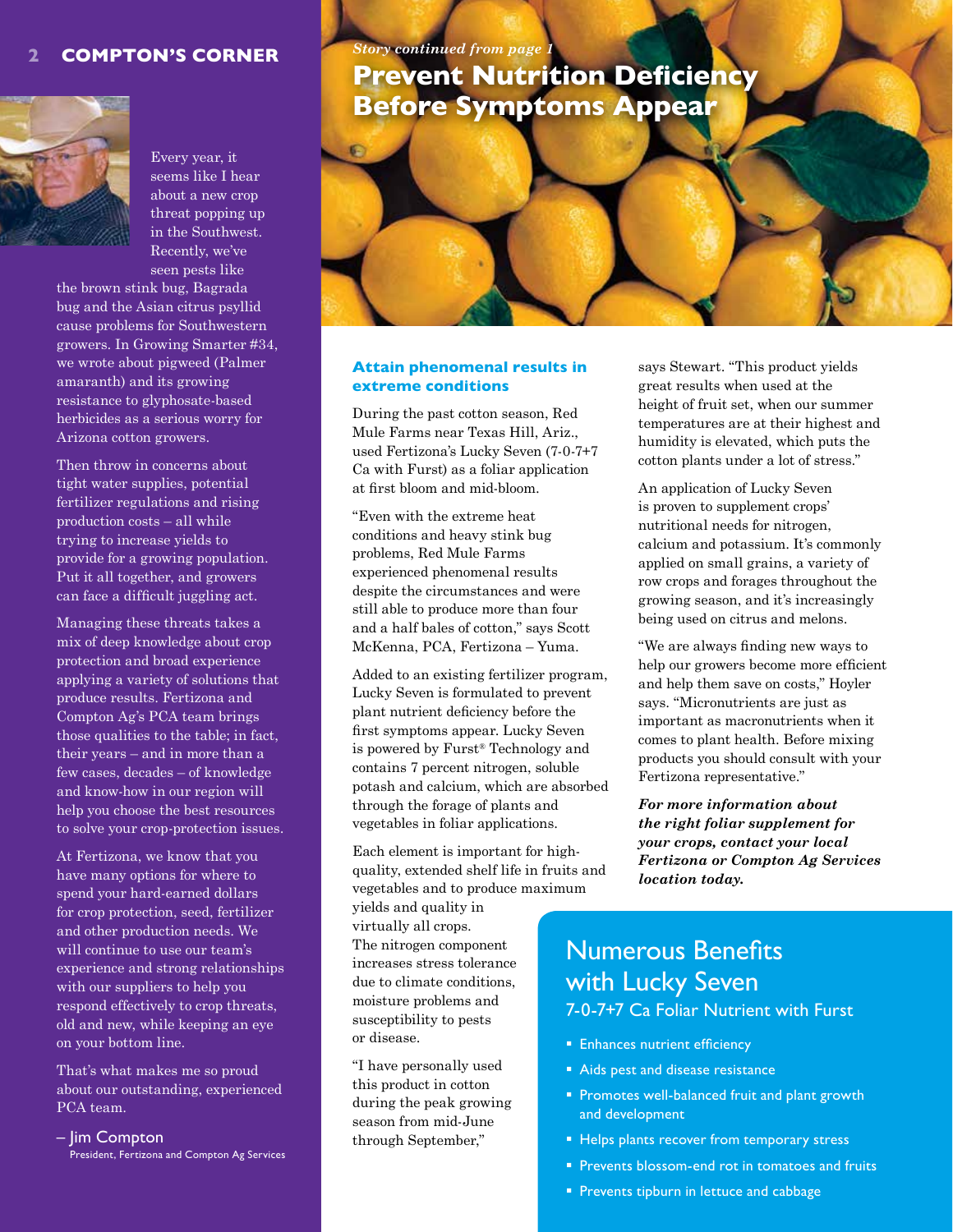

With the rich and growing variety of agriculture in southeastern Arizona, producers have wide-ranging fertilizer needs to provide the best nutrients for their crops.

Fertizona – Willcox is keeping up with customer demand and boosting convenience with a new, greatly expanded fertilizer storage facility that opened earlier this year. The facility has enabled Fertizona to double the number of fertilizer ingredients available on-site and increase capacity, making it easier for Branch Manager Tim Hudson and his team to deliver conventional fertilizers and also create Fertizona's custom SmartBlends™ for area customers.

"Customers are really pleased to have more choices, and we can save them money," Hudson says. "Before we built this new storage facility, we had to order certain blends from Casa Grande, which added freight charges and increased delivery time."

Previously, Fertizona – Willcox maintained stock supplies of the following granular products: MAP 11-52-0, urea

"We needed to grow our capacity, and now we're able to handle more products and give growers more options."

- Tim Hudson, Branch Manager, Fertizona – Willcox

46-0-0 and ammonium sulfate 21-0-0. The expanded lineup now includes bulk sulphur, muriate of potash 0-0-60 and ammonium phosphate 16-20-0, giving customers plenty of choices to match their crop nutrient requirements.

#### **Major improvements**

The new concrete-block facility is a major upgrade over the wooden structure that sat on the same site. It features seven storage bays, each with a capacity of 175 tons, more than doubling the space of the former facility.

Other improvements include a new elevator, a new unloading facility for the adjoining rail spur and – new to the Willcox location – a large-capacity fertilizer blender for improved material blending and handling.

The end result: Southeastern Arizona growers have a convenient, one-stop source for their conventional and custom fertilizers, backed by the knowledgeable Fertizona – Willcox team.

"We needed to grow our capacity, and now we're able to handle more products and give growers more options," Hudson says. "It's really working well for everyone."

*For more information about custom blending or any fertilizer products, please contact the team at the Fertizona – Willcox location, or call 520.384.2264.*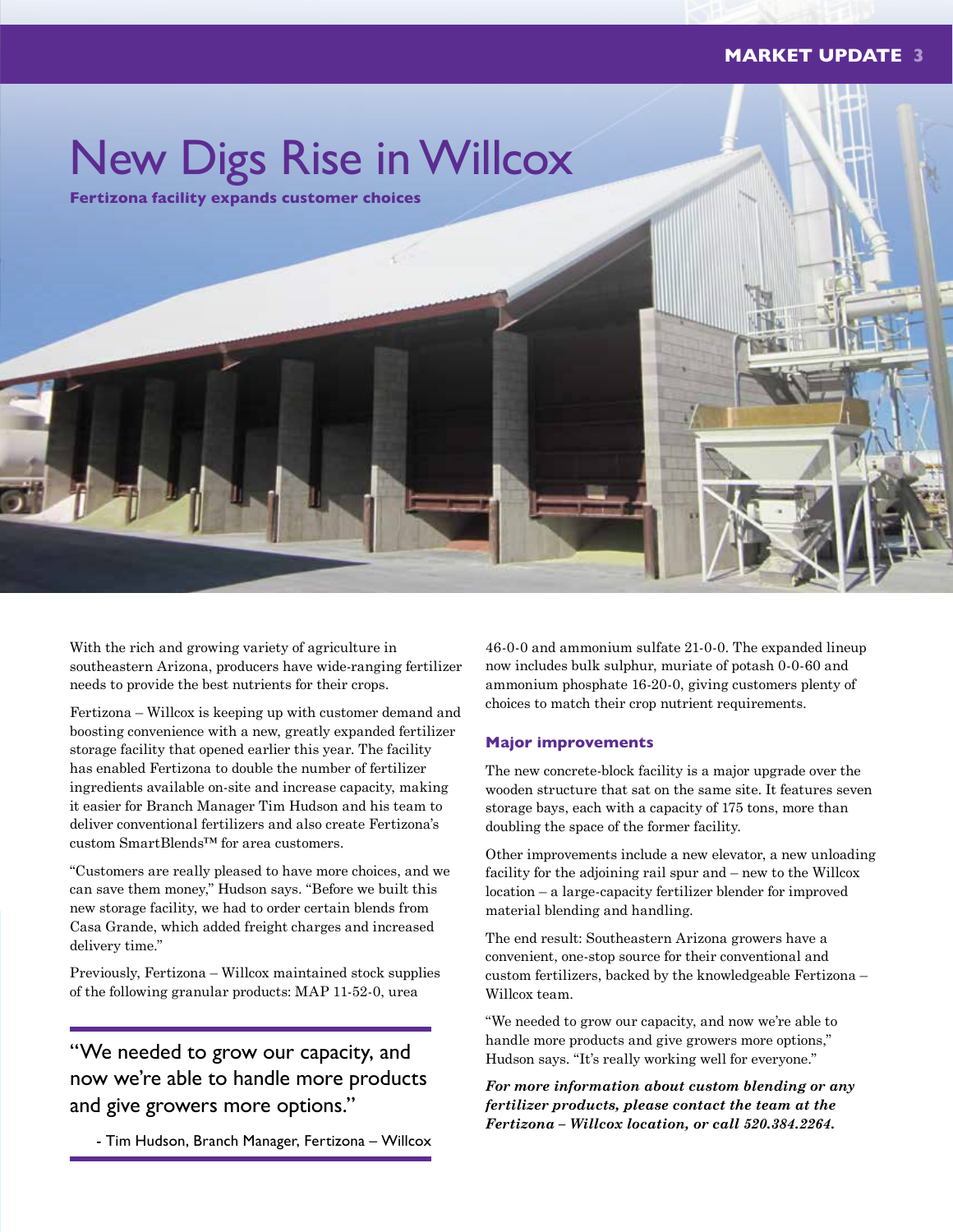# Take Control of Your Feed

**Hydroponic Solar barley provides year-round supply**

Solar barley is typically viewed as beneficial winter rotation crop, but the new practice of growing Solar sprouts hydroponically year-round is gaining momentum in a niche market. Horse owners and dairies are looking for ways to regulate availability and growth of feed to produce allnatural, grass-fed livestock.

Solar barley seed is an untreated and certified variety designed to germinate within 24 hours of seeding and grow deeper roots. This variety is ready for harvest and feeding in six days with a foot-high grass mat.

#### **Star grower**

Starbar Farm and Ranch was the first in Arizona to grow Solar barley using the Fodder Solutions hydroponic system.

"When I grow Solar barley in hydroponic boxes, the root growth is tremendous and the leaf is at least an inch higher," says Starlene Moore, Starbar Farm and Ranch owner. "I produce about 3,000 pounds of Solar barley a day for 180 feeding cattle. The animals eat the entire mat, roots and green growth, so there is no waste."

Solar barley doesn't need media to grow in, just the seed and water. Seed is spread onto the Fodder Solutions system's specialized growing trays and watered at pre-determined intervals with overhead sprays. A set temperature is maintained inside the growing chamber to ensure the best growth.

## Low-cost, everyday staple for livestock

- Higher quality feed than dry matter forage products
- **Significant price advantage**
- **Highly nutritious and cost-effective livestock feed**
- All-natural, highly palatable feed for large stock

#### **Bare seed and water**

"We have completed side-by-side comparisons of Solar barley with triticale, a variety of oats and rye grass," says Vern Johnson, Sales Representative, Fertizona – Willcox. "Each time, Solar barley has yielded the best results by far using the Fodder Solutions system."

The Fodder Solutions hydroponic growing system has been specifically developed to organically sprout grain seeds, including Solar barley, as a highly nutritious natural feed for pigs, sheep and cattle.

"Growers now have access to a low-cost, highly nutritious feed on the farm with Solar barley, and they have total control to produce organic feed at any time of the year with Fodder Solutions system," says Johnson.

*To learn more about Solar barley, call Vern Johnson at 520.507.2493 or Tyke Bennett, Fertizona Seed Manager, at 520.518.0196.* 

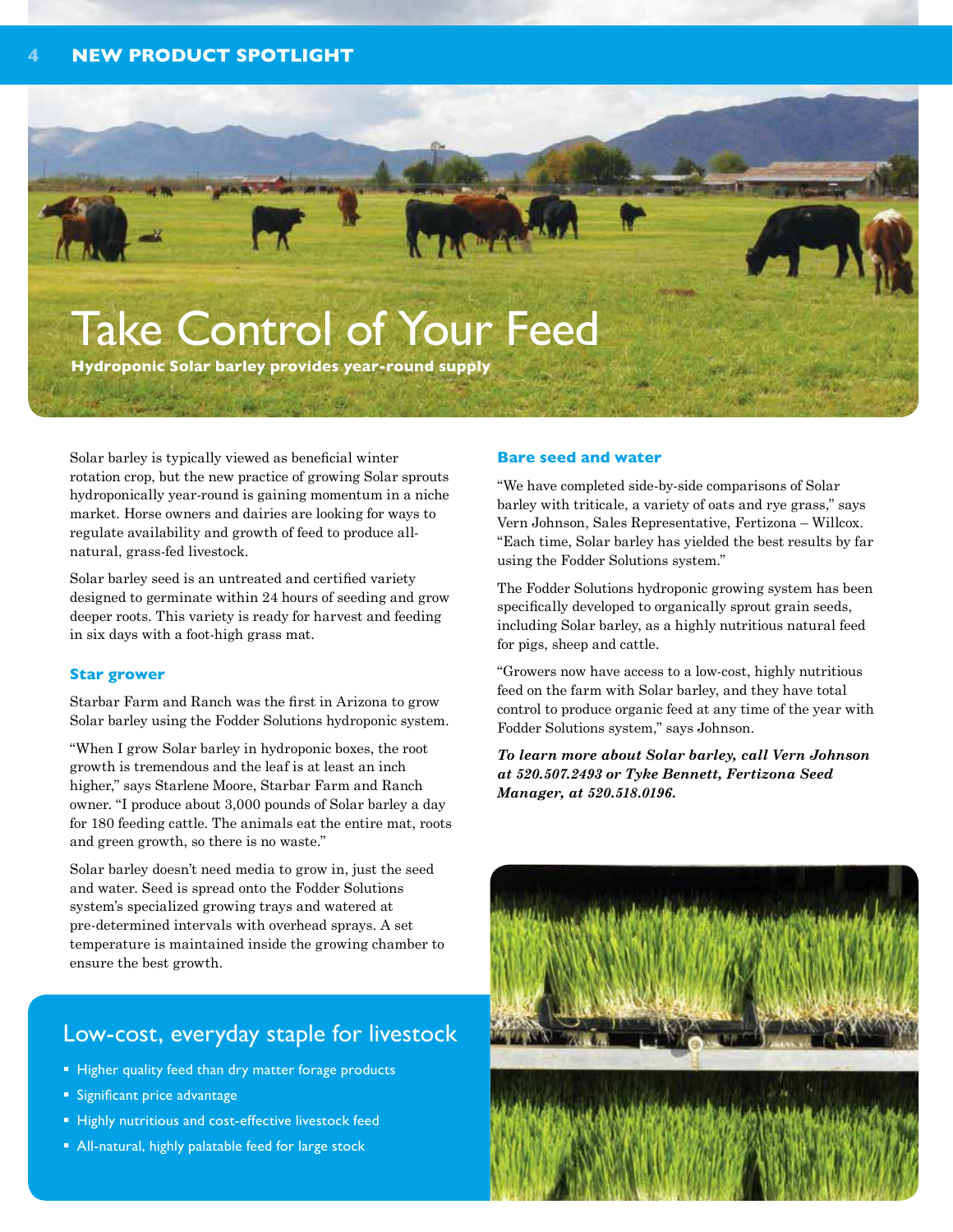#### **OPERATIONS OVERVIEW 5**

# Sprouting Awareness

**Matt Moore combines art, family farming to educate consumers**

When the Moore family started Sycamore Farms in the 1930s, the urban edge of Phoenix was still some 30 miles away from the West Valley farming community of Waddell.

Some 80 years later, the Moores and their neighbors are facing the inevitable march of suburban sprawl. Now subdivisions dot the area, and the eight-lane Loop 303 freeway will bring an estimated 93,000 vehicles a day through the farm when it's completed in fall 2014.



Time-lapse videos show grocery shoppers how produce grows.

Fourth-generation farmer Matt Moore is now blending the family business with his other vocation to keep the art of farming alive. Moore is an established artist who has exhibited across the United States and been featured in international publications, including Architecture Magazine.

#### **Documenting growth**

Moore created a nonprofit organization, Digital Farm Collective, to document the growing cycle of plants and trees using time-lapse photography. The



Matt Moore uses time-lapse photography to capture the plant lifecycle, from seed to harvest.

goal is to educate consumers about the time, resources and labor it takes to grow produce from a seed to the food ready for their dinner tables.

"If people know that it takes 160 days to grow a carrot, they might not take it for granted so much the next time they're in the grocery store," Moore says.

Digital Farm Collective is extending its work into the classroom with a pilot program called Seedlings. It's established in partnership with FoodCorps, a subsidiary of AmeriCorps that places food educators in limitedresource communities. The program will enable students to create timelapse videos of food they are growing in their school gardens.

"What makes this different is we're trying to develop this digital- and arts-based relationship to farming," he says. "You have this crossover where kids are learning about farming and gardening, and they're so interested in technology today. We're trying to bridge the gap between this organic process and technology."

#### **Trusted partner**

Sycamore Farms today specializes in produce, including carrots, radishes and parsnips. One constant benefiting the Moores over the years is the help and expertise provided by the team at Fertizona – Fennemore, led by Branch Manager Craig Allen and PCA Jim Osborn.

"We've been with Fertizona for I don't know how long," Moore says. "I grew up with them, and they've seen us through both good times and some hard times too."

His father, Mike, continues to be heavily involved in the farm's business operations, and grandfather Bob, who expanded Sycamore Farms in the 1940s and recently turned 90, also lends a hand when he can.

"The Moores have been very true and loyal customers," Osborn says. "When you work with a family like that, your prime goal is to do what you can to help them succeed."

#### **A new generation**

Matt and his wife, Carrie Marill, have two sons, 2-year-old Vance and newborn Townes. The boys likely won't work the family's current ground, but Moore said a new piece of land and Digital Farm Collective's mission can help keep the family business going.

"Digital Farm Collective is an opportunity for me to go out into the greater world and talk about farming and what's going on with it," Moore says. "I can get my kids involved, and we can go learn more about farming in other places. There's also definitely some selfish reasons behind it, figuring out what my day job is going to be when the farm finally folds up."

*To learn more about Digital Farm Collective and its programs, visit digitalfarmcollective.org.*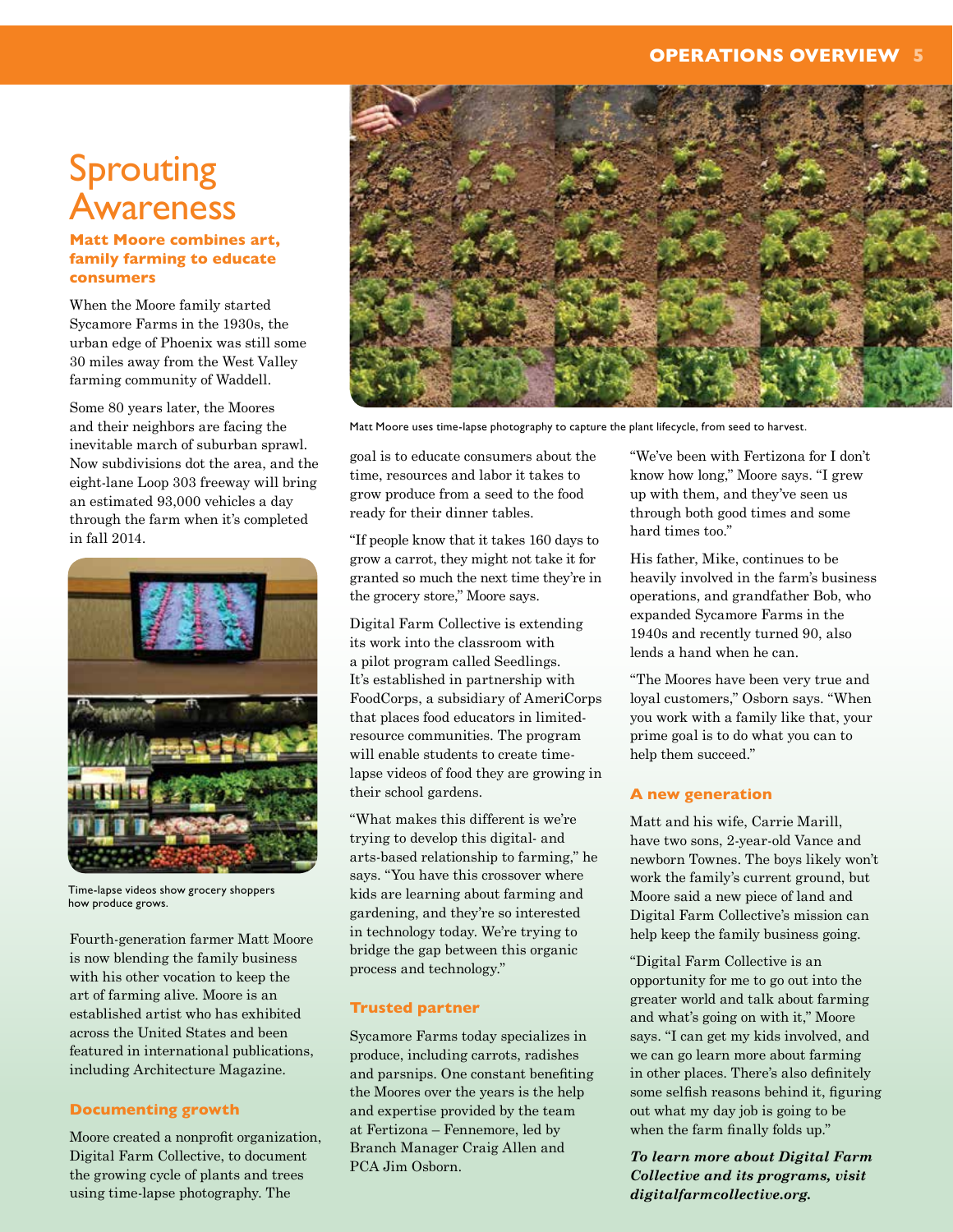# Adjuvants Spread the Wealth

#### **Fertizona features a complete line to enhance crop protection**

Water brings your crops to life, but it can also undercut your crop protection efforts.

Water throughout the Southwest contains levels of calcium, magnesium, iron, zinc and other compounds that increase alkalinity and can reduce the effectiveness of herbicides, pesticides and fungicides. Using adjuvants to condition the water mixed with crop protection products and enhance their effectiveness can maximize growers' investment in the long run.

"With some products like herbicides for alfalfa costing over 500 dollars a gallon, you really can't afford to waste anything that you put in your spray tank," says Dennis Osborn, Crop Protection Sales Manager, Fertizona. "You want to make sure that you get total effectiveness from that product. Adjuvants simply make those products work better."

#### **Match game**

Fertizona carries a full range of adjuvant products manufactured specifically to match particular cropprotection needs. Adjuvants can serve as acidifiers, wetting agents, penetrants, spreaders and stickers, depending on their formulation.

The most popular Fertizona adjuvant is Supr-Spred, a 90-percent non-ionic spreader, activator, soil penetrant and defoamer. It works primarily to break water surface tension, preventing beading and allowing consistent application and absorption of crop protection products on plants.

#### **Burning for you**

Burn-It is another top-selling adjuvant for both agriculture and turf & ornamental markets. Its methylated seed oilbased formula enhances the effectiveness of Roundup®, Pursuit® and other post-emergent herbicides. Burn-It heats up the herbicide to improve penetration of the leaf cuticle, resulting in faster, more effective weed control.

"Manufacturers recommend certain types of adjuvants for their products," Osborn says. "We can help you select the proper one that works best with the product you're spraying."

*Contact your Fertizona or Compton Ag Services field rep or nearest location to learn more about Fertizona's complete line of adjuvants. Visit fertizona.com/products for more information and product labels.*

|                                        | <b>Supr-Spred</b>                                                                                                                                                                                                | <b>Burn-It</b>                                                                                                                                                                     | <b>Spreader-Buffer</b>                                                                             | <b>Sil-Spread</b>                                                                                                                                                     | <b>AMS Premium</b><br><b>Liquid</b>                                                                                                       | <b>AMS MAXX</b>                                                                                                      | <b>AMS Premium Blend</b>                                                                             |
|----------------------------------------|------------------------------------------------------------------------------------------------------------------------------------------------------------------------------------------------------------------|------------------------------------------------------------------------------------------------------------------------------------------------------------------------------------|----------------------------------------------------------------------------------------------------|-----------------------------------------------------------------------------------------------------------------------------------------------------------------------|-------------------------------------------------------------------------------------------------------------------------------------------|----------------------------------------------------------------------------------------------------------------------|------------------------------------------------------------------------------------------------------|
| Active<br>Ingredient                   | Nonylphenoxyhydroxypoly                                                                                                                                                                                          | <b>MSO</b>                                                                                                                                                                         | Alkylarylpolyoxyethylene<br>glycol                                                                 | Silicone                                                                                                                                                              | Ammonium sulfate                                                                                                                          | Ammonium sulfate                                                                                                     | Ammonium sulfate                                                                                     |
| Description                            | 90% non-ionic spreader,<br>activator, soil penetrant<br>and defoamer                                                                                                                                             | Methylated seed<br>oil-based spreader,<br>activator, adjuvant<br>and penetrator                                                                                                    | Spreader, activator<br>and buffer                                                                  | Non-ionic organosilicone<br>surfactant, wetting<br>agent and penetrator                                                                                               | Liquid AMS water<br>conditioner, activator<br>and defoamer                                                                                | Liquid AMS water<br>conditioner designed<br>to increase spray<br>deposition and manage<br>off-target drift.          | Sprayable dry AMS/<br>polymer/antifoam<br>combination                                                |
| <b>Usage</b>                           | Use for general spreading<br>of crop protection<br>products. For use on<br>all crops, turf and<br>ornamentals. Use also<br>to improve wetting of<br>soil for increased water<br>penetration and<br>dust control. | Use to improve<br>penetration of leaf<br>cuticle and absorption<br>of herbicides. Replaces<br>crop oil concentrates.<br>Use with sulfonyl ureas,<br>glyphosate,<br>clethodim, etc. | Use to increase wetting<br>and give a more uniform<br>coverage of agricultural<br>chemical sprays. | Enhance the spreading<br>and penetration of<br>pesticide sprays when<br>properly applied,<br>especially on leafy<br>vegetables and other<br>crops with heavy foliage. | Enhances performance<br>of select herbicides.<br>defoliants and<br>desiccants. Use with<br>2,4-D, glyphosate,<br>Raptor®, clethodim, etc. | Use with glyphosates,<br>including potassium<br>salt formulations.                                                   | Use with herbicides as<br>water conditioner and<br>to improve uptake by<br>targeted weed species.    |
| Rates per 100 Gallons <sup>1</sup>     |                                                                                                                                                                                                                  |                                                                                                                                                                                    |                                                                                                    |                                                                                                                                                                       |                                                                                                                                           |                                                                                                                      |                                                                                                      |
| Acaracides<br>Fungicides               | 2-8 fl. oz.   2-8 fl. oz. <sup>2</sup>                                                                                                                                                                           |                                                                                                                                                                                    | $\frac{1}{2}$ -2 qts.                                                                              |                                                                                                                                                                       |                                                                                                                                           |                                                                                                                      |                                                                                                      |
| Insecticides                           | 2-8 fl. oz.   2-8 fl. oz. <sup>2</sup>                                                                                                                                                                           |                                                                                                                                                                                    | $\frac{1}{2}$ -2 ats.                                                                              | 2-12 fl. $oz^2$                                                                                                                                                       |                                                                                                                                           |                                                                                                                      |                                                                                                      |
| <b>Herbicides</b>                      | $1/2 - 8$ pints                                                                                                                                                                                                  | 16-32 fl. oz.<br>$1\frac{1}{2}$ -2 pints <sup>2</sup>                                                                                                                              | $\frac{1}{2}$ -2 qts.                                                                              |                                                                                                                                                                       | Optimum rate 2.5 gals.                                                                                                                    | $2-6$ ats.                                                                                                           | 17 lbs.                                                                                              |
| <b>Defoliants</b><br><b>Desiccants</b> | $1/2 - 8$ pints                                                                                                                                                                                                  |                                                                                                                                                                                    | $\frac{1}{2}$ -2 qts.                                                                              |                                                                                                                                                                       | Optimum rate 2.5 gals.                                                                                                                    |                                                                                                                      |                                                                                                      |
| <b>Benefits</b>                        | Better coverage and<br>penetration of plant<br>surfaces. Greater<br>effectiveness of foliar and<br>soil-applied products.                                                                                        | Heats up herbicides,<br>resulting in faster, more<br>effective control. Better<br>crop safety<br>than C.O.C.'s.                                                                    | Useful when both<br>a spreader and a<br>buffer are needed.                                         | Enhances spreading<br>and penetration of<br>pesticide sprays.                                                                                                         | Improves effectiveness<br>of herbicides sensitive<br>to hard water.                                                                       | Manages spray drift and<br>contains emollients that<br>may improve absorption<br>of herbicides into plant<br>tissue. | Disperses rapidly in<br>solution and has been<br>specifically designed to<br>mix well in cold water. |
| Package<br><b>Sizes</b>                | $1$ gal., $1$ pint                                                                                                                                                                                               | $2.5$ gals., 1 pint                                                                                                                                                                | 1 gal.                                                                                             | $1$ qt.                                                                                                                                                               | 2.5 gals., 1 pint                                                                                                                         | $2.5$ gals.                                                                                                          | 51 lb. bag                                                                                           |

Download this chart from fertizona.com/products.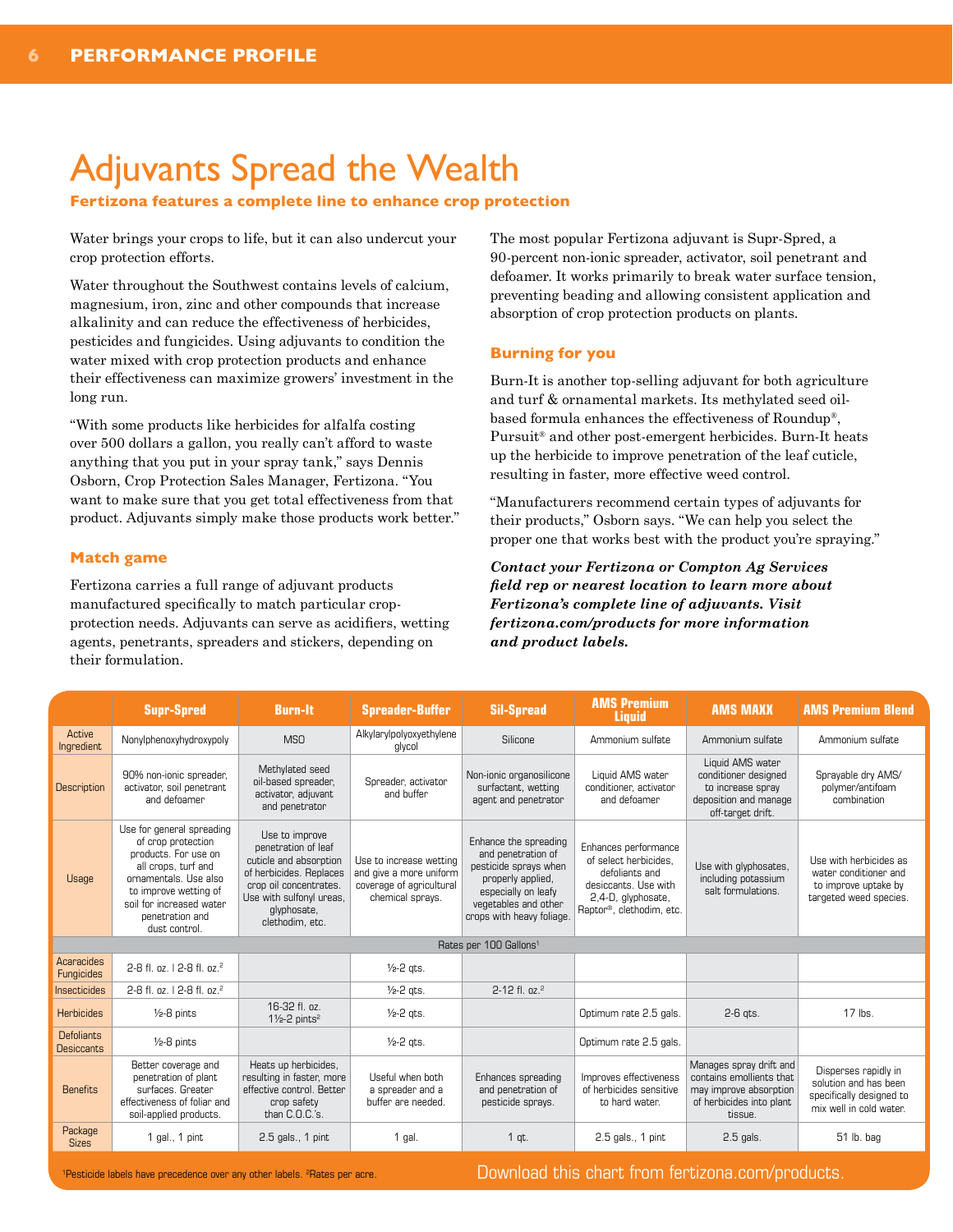### **MEET YOUR REP 7**



Casey and Laurie Compton stay busy with their son, Jack, and twin daughters, Kate and Claire.

As the manager of Fertizona de Mexico in Hermosillo, Casey Compton is responsible for purchasing, inventory and managing a team of 11 professionals providing northern Mexico growers with the resources they need for a successful growing season. The job comes naturally to Casey, and it should – he's spent most of his life working as member of the Fertizona team.

#### **In his blood**

Casey started at Fertizona when he was 12 in the bagging operations, sweeping warehouses and marking

and stacking bags. From here he moved to delivery and also assisted salesmen in sweeping and counting bugs in fields as a guide for pesticide use. Compton received his

undergraduate degree in agribusiness from Cal Poly San Luis Obispo and went to work for Nufarm as a regional sales rep in California. He eventually returned to Arizona and earned an MBA in finance from Thunderbird School of Global Management.

"I always knew I wanted to stay in Ag after school," Compton says. "I didn't

want to get bored in my career. And at Fertizona, I run into something different everyday."

Shortly after receiving his MBA, Compton rejoined Fertizona to manage the Willcox location for six months. From there he made his move to Fertizona de Mexico, initially to install a seed-coating plant to coat alfalfa and grass seeds, which he has now managed for two years.

"The seed is where technology is going," Compton explains. "We are investing money there to develop ways to cultivate better seed for our growers to be more efficient."

### "The seed is where technology is going."

- Casey Compton, Manager – Fertizona de Mexico

#### **Different from the rest**

Fertizona de Mexico primarily serves the states of Sonora and Baja California. Not only does the location operate as a separate company entirely, it also does not sell any pesticides. Fertizona de Mexico's services include production of various soluble and foliar nutrients and packaged fertilizers.

"Since the rules and regulations in Mexico are completely different from the United States, we have separate accounting department and back office management to run the company efficiently," says Compton. "Our products need to be shipped in, so it's crucial we plan ahead of time."

#### **A family man**

Casey resides in Casa Grande with his wife Laurie and their three children, each under the age of 3. When Casey isn't working hard at Fertizona, he enjoys spending time with his family, team roping and trout fishing.

Casey makes the trip to Hermosillo once a week on average to see customers and to touch base with his employees. He is pursuing a pilot's license to operate a Cessna 206 and will soon be able to fly himself from Casa Grande to Hermosillo.

"Communication is extremely important between our Hermosillo location and U.S. locations," Compton says. "Our team in Mexico has kept Fertizona de Mexico going strong, providing solutions to growers in Northern Mexico for over twenty years."